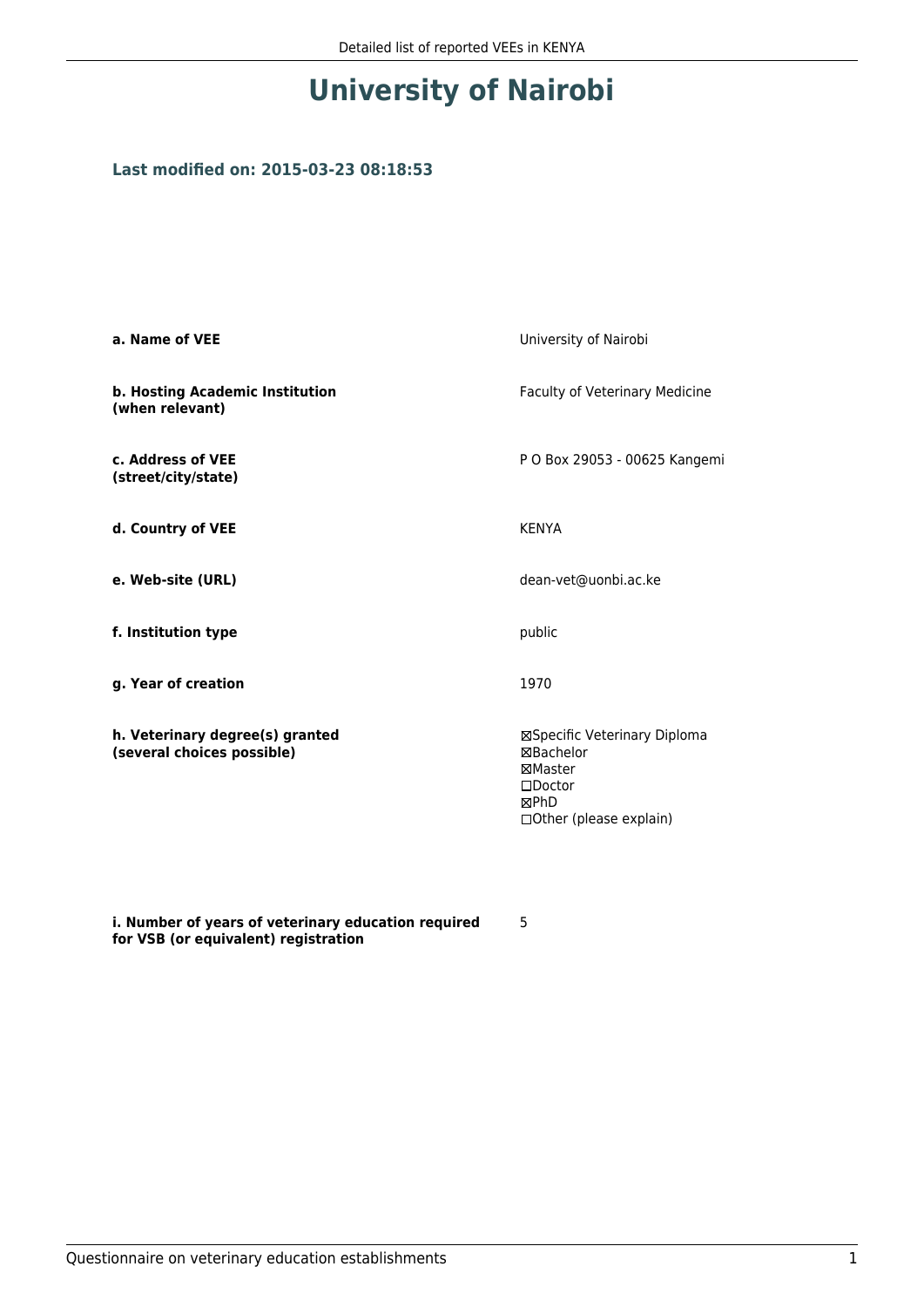## **j. Average number of veterinary students per class within the establishment**

|                                                                                                   | 1st Year                                                                                                                                                              | 51-100                                  |
|---------------------------------------------------------------------------------------------------|-----------------------------------------------------------------------------------------------------------------------------------------------------------------------|-----------------------------------------|
|                                                                                                   | 2d Year                                                                                                                                                               | 51-100                                  |
|                                                                                                   | <b>3d Year</b>                                                                                                                                                        | 51-100                                  |
|                                                                                                   | 4th Year                                                                                                                                                              | 51-100                                  |
|                                                                                                   | 5th Year                                                                                                                                                              | 51-100                                  |
|                                                                                                   | 6th Year                                                                                                                                                              |                                         |
|                                                                                                   | 7th Year                                                                                                                                                              |                                         |
| k. Average number of veterinary graduates per year<br>from the establishment                      | 51-100                                                                                                                                                                |                                         |
| I. Minimum education required for admission to the<br>establishment<br>(several choices possible) | ⊠High School University Entrance<br>Qualification<br>⊠Pre-Veterinary Science Diploma<br>□Pre-Veterinary Science Degree<br>□Other specific VEE entrance qualifications |                                         |
| m. Is there a selection procedure at<br>(several choices possible)                                | <b>⊠National level</b><br>□State level<br>□Establishment level                                                                                                        |                                         |
| n. National accreditation/certification/approval                                                  | Yes                                                                                                                                                                   |                                         |
|                                                                                                   | <b>Accrediting agency:</b>                                                                                                                                            |                                         |
|                                                                                                   | <b>Name of the Agency</b>                                                                                                                                             | Commission of<br>University<br>Eduation |
|                                                                                                   | <b>Address of the</b><br><b>Agency</b>                                                                                                                                | P O Box 54999<br>$-00200$<br>Nairobi    |
|                                                                                                   | <b>Country of the</b><br><b>Agency</b>                                                                                                                                | Kenya                                   |
|                                                                                                   | Date granted (yyyy-<br>mm-dd)                                                                                                                                         | 1970-01-01                              |
|                                                                                                   | <b>Period of validity</b><br>(years)                                                                                                                                  | 100                                     |
|                                                                                                   |                                                                                                                                                                       |                                         |

**o. Regional accreditation/certification/approval** No